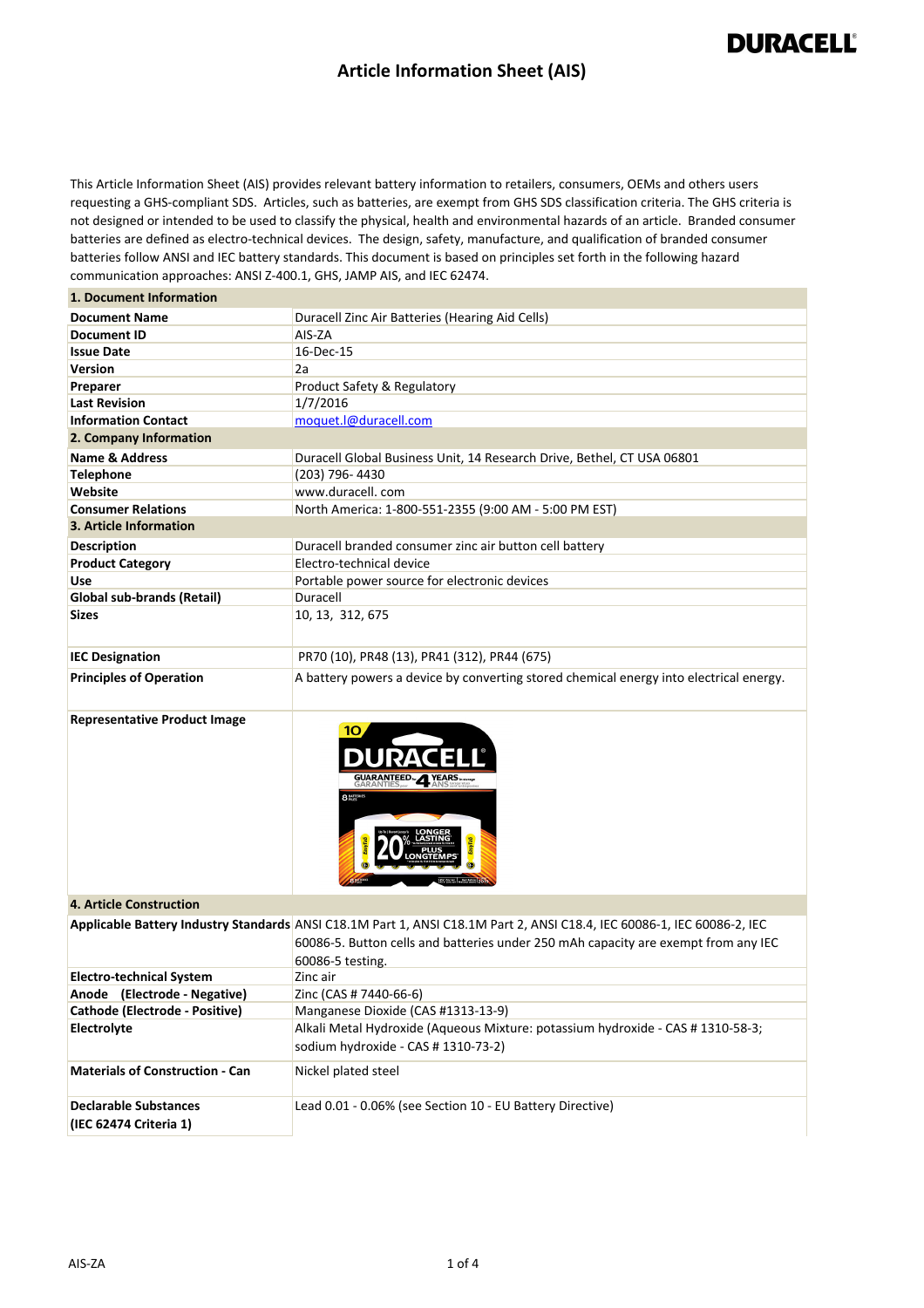# **DURACELL®**

## **Article Information Sheet (AIS)**

| <b>Mercury Free Battery</b><br>(ANSI C18.4M <5ppm)                          | Yes                                                                                                                                                                                                                                                                                                                                                                                                                                                                                                                                                                      |
|-----------------------------------------------------------------------------|--------------------------------------------------------------------------------------------------------------------------------------------------------------------------------------------------------------------------------------------------------------------------------------------------------------------------------------------------------------------------------------------------------------------------------------------------------------------------------------------------------------------------------------------------------------------------|
| <b>Small Cell or Battery</b>                                                | All sizes of button cell batteries fit inside a specially designed test cylinder 2.25 inches                                                                                                                                                                                                                                                                                                                                                                                                                                                                             |
| (ANSI C18.1M Part 2; IEC 60086-5)                                           | (57.1mm) long by 1.25 inches (31.70 mm) wide.                                                                                                                                                                                                                                                                                                                                                                                                                                                                                                                            |
| 5. Health & Safety                                                          |                                                                                                                                                                                                                                                                                                                                                                                                                                                                                                                                                                          |
| <b>Ingestion/Small Parts Warning</b>                                        | Required for sizes of button cell batteries: Keep away from children. If swallowed,                                                                                                                                                                                                                                                                                                                                                                                                                                                                                      |
|                                                                             | consult a physician immediately.                                                                                                                                                                                                                                                                                                                                                                                                                                                                                                                                         |
| <b>Normal Conditions of Use</b>                                             | Exposure to contents inside the sealed battery will not occur unless the battery leaks, is                                                                                                                                                                                                                                                                                                                                                                                                                                                                               |
|                                                                             | exposed to high temperatures, or is mechanically abused.                                                                                                                                                                                                                                                                                                                                                                                                                                                                                                                 |
| <b>Note to Physician</b>                                                    | A damaged battery will release concentrated and caustic potassium hydroxide.                                                                                                                                                                                                                                                                                                                                                                                                                                                                                             |
| <b>First Aid - If swallowed</b>                                             | Do not induce vomiting. Seek medical attention immediately. USA CALLS ONLY - CALL 24-<br>HOUR NATIONAL BATTERY INGESTION HOTLINE: (202) 625-3333 - COLLECT.                                                                                                                                                                                                                                                                                                                                                                                                              |
| First Aid - Eye Contact                                                     | Flush with water for at least 15 minutes. Seek medical care if irritation persists.                                                                                                                                                                                                                                                                                                                                                                                                                                                                                      |
| <b>First Aid - Skin Contact</b>                                             | Remove contaminated clothing. Wash skin with soap and water. Seek medical care if<br>irritation persists.                                                                                                                                                                                                                                                                                                                                                                                                                                                                |
| <b>First Aid - Inhalation</b>                                               | Remove to fresh air.                                                                                                                                                                                                                                                                                                                                                                                                                                                                                                                                                     |
| <b>Precautionary Statements</b>                                             | CAUTION: Keep batteries away from children. If swallowed, consult a physician at once.                                                                                                                                                                                                                                                                                                                                                                                                                                                                                   |
|                                                                             | Batteries can explode or leak if heated, disassembled, shorted, recharged, exposed to fire<br>or high temparure or inserted incorrectly. Do not carry batteries loose in your pocket or<br>purse.                                                                                                                                                                                                                                                                                                                                                                        |
| 6. Fire Hazard & Firefighting                                               |                                                                                                                                                                                                                                                                                                                                                                                                                                                                                                                                                                          |
| <b>Fire Hazard</b>                                                          | Batteries may rupture or leak if involved in a fire.                                                                                                                                                                                                                                                                                                                                                                                                                                                                                                                     |
| <b>Extinguishing Media</b>                                                  | Use any extinguishing media appropriate for the surrounding area.                                                                                                                                                                                                                                                                                                                                                                                                                                                                                                        |
| <b>Fires Involving Large Quantities of</b><br><b>Batteries</b>              | Large quantities of batteries involved in a fire will rupture and release caustic potassium<br>hydroxide. Firefighters should wear self-contained breathing apparatus and protective<br>clothing.                                                                                                                                                                                                                                                                                                                                                                        |
| 7. Handling & Storage                                                       |                                                                                                                                                                                                                                                                                                                                                                                                                                                                                                                                                                          |
| <b>Handling Precautions</b>                                                 | Avoid mechanical and electrical abuse. Do not short circuit or install incorrectly. Batteries<br>may rupture or vent if disassembled, crushed, recharged or exposed to high<br>temperatures. Install batteries in accordance with equipment instructions.                                                                                                                                                                                                                                                                                                                |
| <b>Storage Precautions</b>                                                  | Store batteries in a dry place at normal room temperature. Refrigeration does not make<br>them last longer.                                                                                                                                                                                                                                                                                                                                                                                                                                                              |
| <b>Spills of Large Quantities of Loose</b><br><b>Batteries (unpackaged)</b> | Notify spill personnel of large spills. Irritating and flammable vapors may be released from<br>leaking or ruptured batteries. Spread batteries apart to stop shorting. Eliminate all<br>ignition sources. Evacuate area and allow vapors to dissipate. Clean-up personnel should<br>wear appropriate PPE to avoid eye and skin contact and inhalation of vapors or fumes.<br>Increase ventilation. Carefully collect batteries and place in appropriate container for<br>disposal. Remove any spilled liquid with absorbent material and contain for disposal.          |
| 8. Disposal Considerations (GHS Section 13)                                 |                                                                                                                                                                                                                                                                                                                                                                                                                                                                                                                                                                          |
| <b>Collection &amp; Proper Disposal</b>                                     | Dispose of used (or excess) batteries in compliance with federal, state/provincial and<br>local regulations. Do not accumulate large quantities of used batteries for disposal as<br>accumulations could cause batteries to short-circuit. Do not incinerate. In countries,<br>such as Canada and the EU, where there are regulations for the collection and recycling of<br>batteries, consumers should dispose of their used batteries into the collection network at<br>municipal depots and retailers. They should not dispose of batteries with household<br>trash. |
| USA EPA RCRA (40 CFR 261)                                                   | Classified as non-hazardous waste (not ignitable, corrosive, reactive or toxic). Federal<br>Universal Waste Regulations (40 CFR 273) do not apply. State requirements may be more<br>stringent than Federal.                                                                                                                                                                                                                                                                                                                                                             |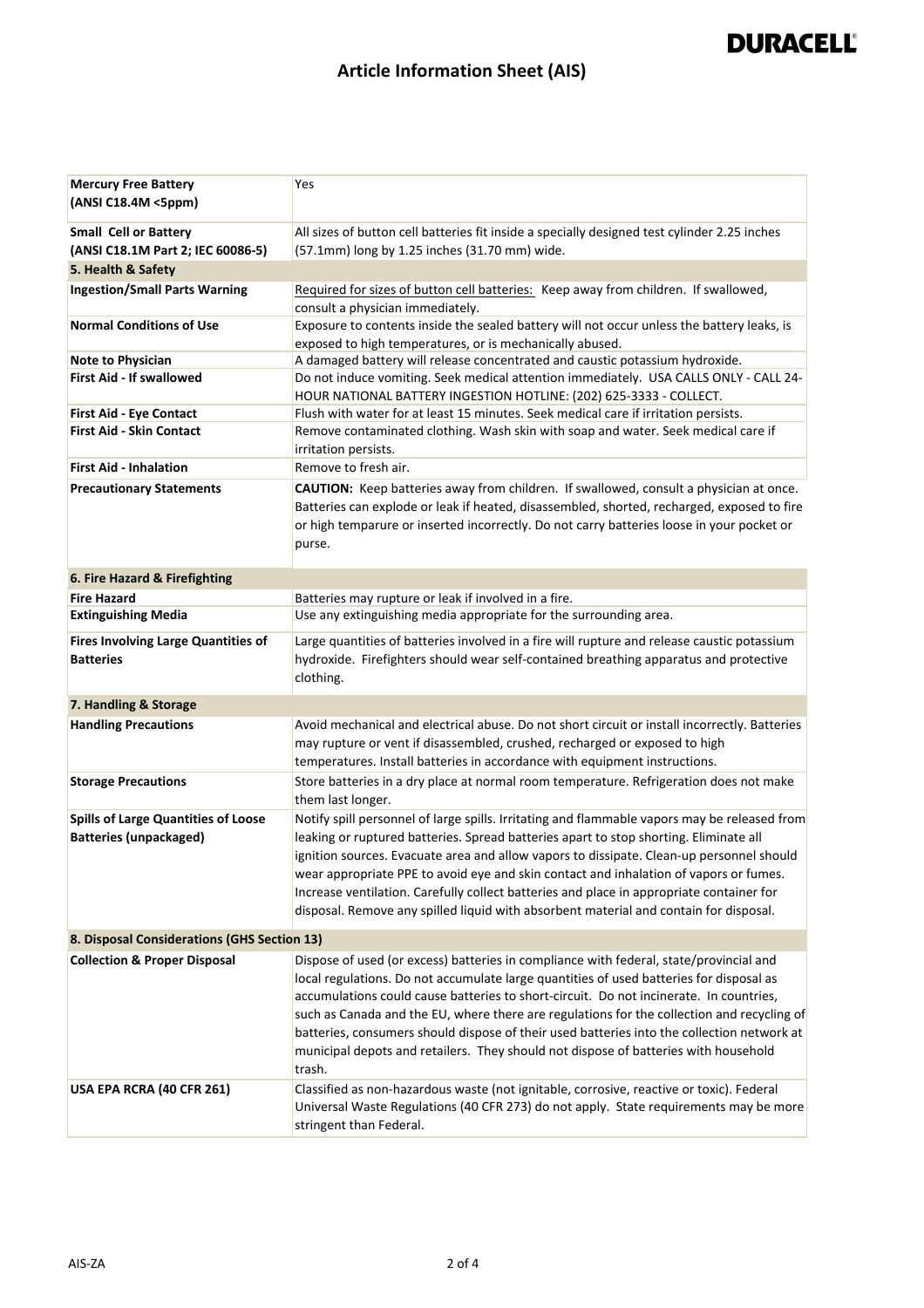# **DURACELL®**

## **Article Information Sheet (AIS)**

| California Universal Waste Rule (Cal.                                        | California prohibits disposal of batteries as trash (including household trash).                                                                                                                                                                                                                                                                                                                                              |
|------------------------------------------------------------------------------|-------------------------------------------------------------------------------------------------------------------------------------------------------------------------------------------------------------------------------------------------------------------------------------------------------------------------------------------------------------------------------------------------------------------------------|
| Code Regs. Title 22, Div. 4.5, Ch. 23)                                       |                                                                                                                                                                                                                                                                                                                                                                                                                               |
| 9. Transport Information (GHS Section 14)                                    |                                                                                                                                                                                                                                                                                                                                                                                                                               |
| <b>Regulatory Status</b>                                                     | Not regulated. Zinc air batteries (sometimes referred to as "Dry Cell" or "household"<br>batteries) are not listed or regulated as dangerous goods under IATA Dangerous Goods<br>Regulations, ICAO Technical Instructions, IMDG Code, UN Model Regulations, U.S.<br>Hazardous Materials Regulations (49 CFR), and UNECE ADR.                                                                                                  |
| <b>UN Identification Number/</b>                                             | None - Not Required                                                                                                                                                                                                                                                                                                                                                                                                           |
| <b>Shipping Name</b>                                                         |                                                                                                                                                                                                                                                                                                                                                                                                                               |
| <b>Special Provision (SP) Conformance</b>                                    | Special regulatory provisions require batteries to be packaged in a manner that prevents<br>the generation of a dangerous quantity of heat and short circuits. Shippers can prepare<br>batteries by taping the terminals, individually packaging batteries, or otherwise<br>segregating the batteries to prevent risk of creating a short circuit. Batteries shipped in<br>original unopened Duracell packaging is compliant. |
| <b>US DOT SP</b>                                                             | 49 CFR 172.102 Special Provision 130                                                                                                                                                                                                                                                                                                                                                                                          |
| Air Transport (IATA/ICAO) SP                                                 | Special Provision A123 (IATA 57th Edition - 2016). NOTE: The words "NOT RESTRICTED"<br>and "SPECIAL PROVISION A123" must be included on the description of the substance on<br>the Air Waybill, when air way-bill is issued.                                                                                                                                                                                                  |
| Passenger Air Travel                                                         | No restrictions                                                                                                                                                                                                                                                                                                                                                                                                               |
| <b>Emergency Transportation Hotline</b>                                      | <b>CHEMTREC 24-Hour Emergency Response Hotline</b><br>Within the United States call +703-527-3887<br>Outside the United States, call +1 703-527-3887 (Collect)                                                                                                                                                                                                                                                                |
|                                                                              |                                                                                                                                                                                                                                                                                                                                                                                                                               |
| 10. Regulatory Information (GHS Section 15)                                  |                                                                                                                                                                                                                                                                                                                                                                                                                               |
| 10a. Battery Requirements<br><b>USA EPA Mercury Containing &amp;</b>         | During the manufacturing process, no mercury is added.                                                                                                                                                                                                                                                                                                                                                                        |
| <b>Rechargeable Battery Management</b><br><b>Act of 1996</b>                 |                                                                                                                                                                                                                                                                                                                                                                                                                               |
| EU Battery Directive 2006/66/EC                                              | Compliant with marking and substance restrictions for mercury                                                                                                                                                                                                                                                                                                                                                                 |
| & amendment 2013/56/EU                                                       | (<0.0005%); cadmium (<0.0020%) and lead (<0.0040%). Due to the size of<br>the batteries, the marking is allowed to be printed on the packaging. A<br>specimen of the marking is shown on the right:<br>Pb                                                                                                                                                                                                                     |
| 10b. General Requirements                                                    |                                                                                                                                                                                                                                                                                                                                                                                                                               |
| USA CPSIA 2008 (PL. 11900314)                                                | Exempt                                                                                                                                                                                                                                                                                                                                                                                                                        |
| USA CPSC FHSA (16 CFR 1500)                                                  | Consumer batteries are not listed as a hazardous product.                                                                                                                                                                                                                                                                                                                                                                     |
| USA EPA TSCA Section 13 (40 CFR<br>707.20)                                   | For customs clearance purpose, batteries are defined as an "Article".                                                                                                                                                                                                                                                                                                                                                         |
| USA EPA RCRA (40 CFR 261)                                                    | Classified as non-hazardous waste (not ignitable, corrosive, reactive or toxic). Federal<br>Universal Waste Regulations (40 CFR 273) do not apply. State requirements may be more<br>stringent than Federal.                                                                                                                                                                                                                  |
| California Prop 65                                                           | No warning required per 3rd party assessment.                                                                                                                                                                                                                                                                                                                                                                                 |
| <b>CANADA Products Containing</b><br><b>Mercury Regulations SOR/20140254</b> | Mercury free                                                                                                                                                                                                                                                                                                                                                                                                                  |
| EU REACH SVHC's (169<br>Substances/Candidate List Junr 2016)                 | No listed substances are present (>0.01% w/w)                                                                                                                                                                                                                                                                                                                                                                                 |
| <b>EU REACH Article 31</b>                                                   | SDS is not required consumer alkaline batteries.                                                                                                                                                                                                                                                                                                                                                                              |